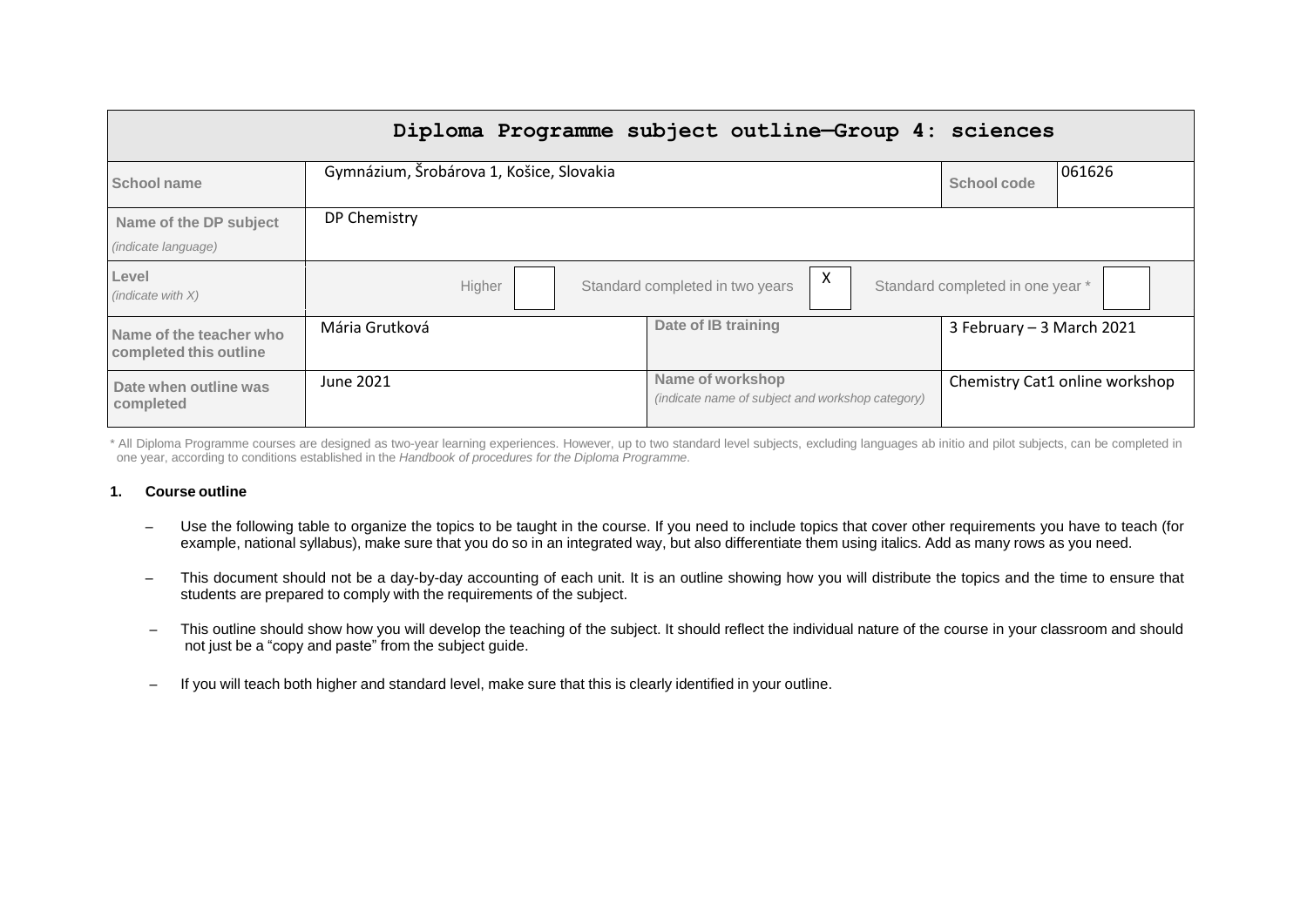|        | Topic/unit                                                             | <b>Contents</b>                                                                                                                       | <b>Allocated time</b>                  | <b>Assessment</b>                                                                                | <b>Resources</b>                                                                                                                                                                             |
|--------|------------------------------------------------------------------------|---------------------------------------------------------------------------------------------------------------------------------------|----------------------------------------|--------------------------------------------------------------------------------------------------|----------------------------------------------------------------------------------------------------------------------------------------------------------------------------------------------|
|        | (as identified in the IB<br>subject guide)                             |                                                                                                                                       | 45<br>minutes.<br>One class is         | instruments to be<br>used                                                                        | List the main resources to be<br>used, including information<br>technology if applicable.                                                                                                    |
|        | State the topics/units in the order<br>you are planning to teach them. |                                                                                                                                       |                                        |                                                                                                  |                                                                                                                                                                                              |
|        |                                                                        |                                                                                                                                       | classes.<br>4<br>In one week there are |                                                                                                  |                                                                                                                                                                                              |
| Year 1 | Intro to the course                                                    | Chemistry topics<br>Internal formative and<br>summative<br>lassessment<br>Practical scheme of<br>work<br><b>Teachers expectations</b> | 4 lessons (3 hours)/1 week             | Formative                                                                                        | Textbooks:<br>Oxford IB Prepared<br><b>CHEMISTRY</b> Serey Bilikin,<br>Brian Murphy, Alexander<br>Juniper<br>Pearson Baccalaureate<br><b>STANDARD LEVEL</b><br><b>CHEMISTRY</b> 2-nd edition |
|        |                                                                        | Assessment schedule<br>and marking criteria                                                                                           |                                        | -lab calculating the<br>empirical formula of                                                     | supporting every learner                                                                                                                                                                     |
|        | Topic 1:<br>Stoichiometric<br>Relationships                            | 1.1<br>Introduction to the<br>particulate nature<br>lof matter and<br>chemical change<br>1.2<br>The mole concept                      | 16 lessons (12hours)/4 weeks           | magnesium oxide<br>-quizpaper 1 and 2<br>sample questions<br>reflection and portfolio            | across the IB continuum<br>Lab materials<br>Library resources<br><b>Textbook</b>                                                                                                             |
|        |                                                                        | 1.3<br>Reacting masses and<br>volumes                                                                                                 |                                        | Formative<br>-Paper 1 and paper 2                                                                | Simulation of<br>Rutherford's gold fiold                                                                                                                                                     |
|        | Topic 2:<br>Atomic structure                                           | 2.1<br>The nuclear atom<br>2.2<br>Electron<br>configuration                                                                           | 16 lessons (12 hours)/4 weeks          | questions<br>-Simulation assessment<br>-Flame test lab<br>-reflection and portfolio<br>Formative | experiment<br>Simulation of atomic<br>structure on<br>lLab materials<br>Library resources<br>Textbook                                                                                        |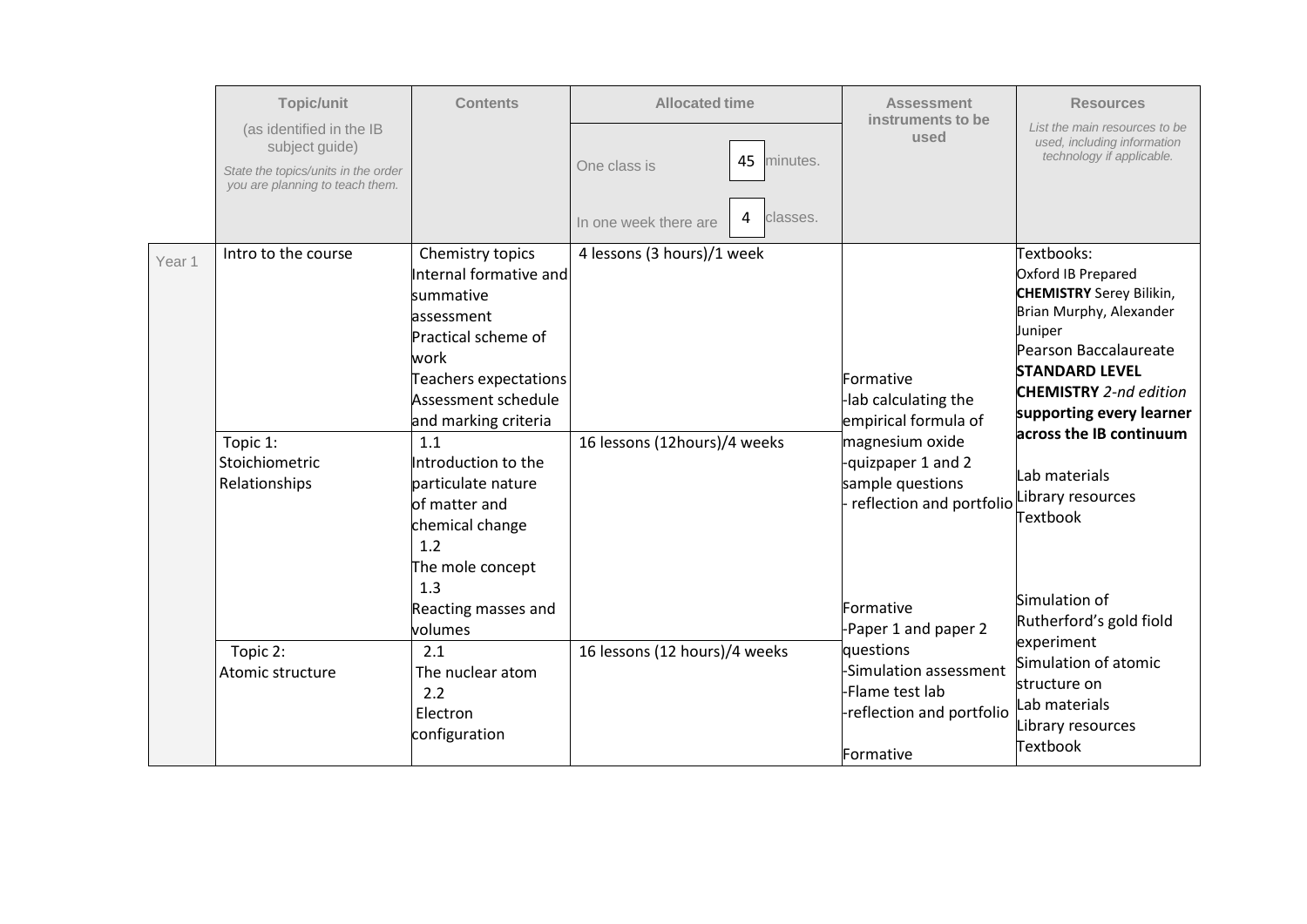| Topic 3:             | 3.1                   | 12lessons (9 hours)/3 weeks   | -seminar discussion       | Databases for periodic    |
|----------------------|-----------------------|-------------------------------|---------------------------|---------------------------|
| Periodicity          | Periodic table        |                               | IUPAC and language of     | trends                    |
|                      | 3.2                   |                               | chemistry                 | http://www.periodicvideo  |
|                      | Periodic trends       |                               | -Past paper questions     | s.com/                    |
|                      |                       |                               | -Periodicity              | Library resources         |
| Topic 4:             | 4.1                   | 16 lessons (12 hours)/4 weeks | presentations             | textbook                  |
| Chemical bonding and | Ionic bonding and     |                               |                           | Molecular models          |
| structure            | structure             |                               | Formative                 | http://phet.colorado.edu/ |
|                      | 4.2                   |                               |                           | Library resources         |
|                      | Covalent bonding      |                               | -VSEPR - building         | textbook                  |
|                      | 4.3                   |                               | molecular models lab      | Allotropes of carbon:     |
|                      | Covalent structures   |                               | and simulation            | https://www.youtube.co    |
|                      | 4.4                   |                               |                           | m/watch?v=tGH0mXCcEF      |
|                      | Intermolecular forces |                               | individual presentationsU |                           |
|                      | 4.5                   |                               |                           |                           |
|                      | Metallic bonding      |                               | Formative                 |                           |
| Topic 5:             | 5.1                   | 16 lessons (12 hours)/4 weeks | -Lab combustion of        | Data logger               |
| Energetics /         | Measuring energy      |                               | alcohols with increasing  | <b>Databases</b>          |
| Thermochemistry      | changes               |                               | number of carbons         |                           |
|                      | 5.2                   |                               | -Use databases to         | Library resources         |
|                      | Hess's Law            |                               | analyze energy content    | textbook                  |
|                      | 5.3                   |                               | of foods                  |                           |
|                      | Bond enthalpies       |                               | -Lab enthalpy change      |                           |
|                      |                       |                               | copper sulphate and zinc  |                           |
|                      |                       |                               | reaction using            |                           |
|                      |                       |                               | datalogger                |                           |
|                      |                       |                               |                           |                           |
|                      |                       |                               | Formative                 |                           |
|                      |                       |                               |                           |                           |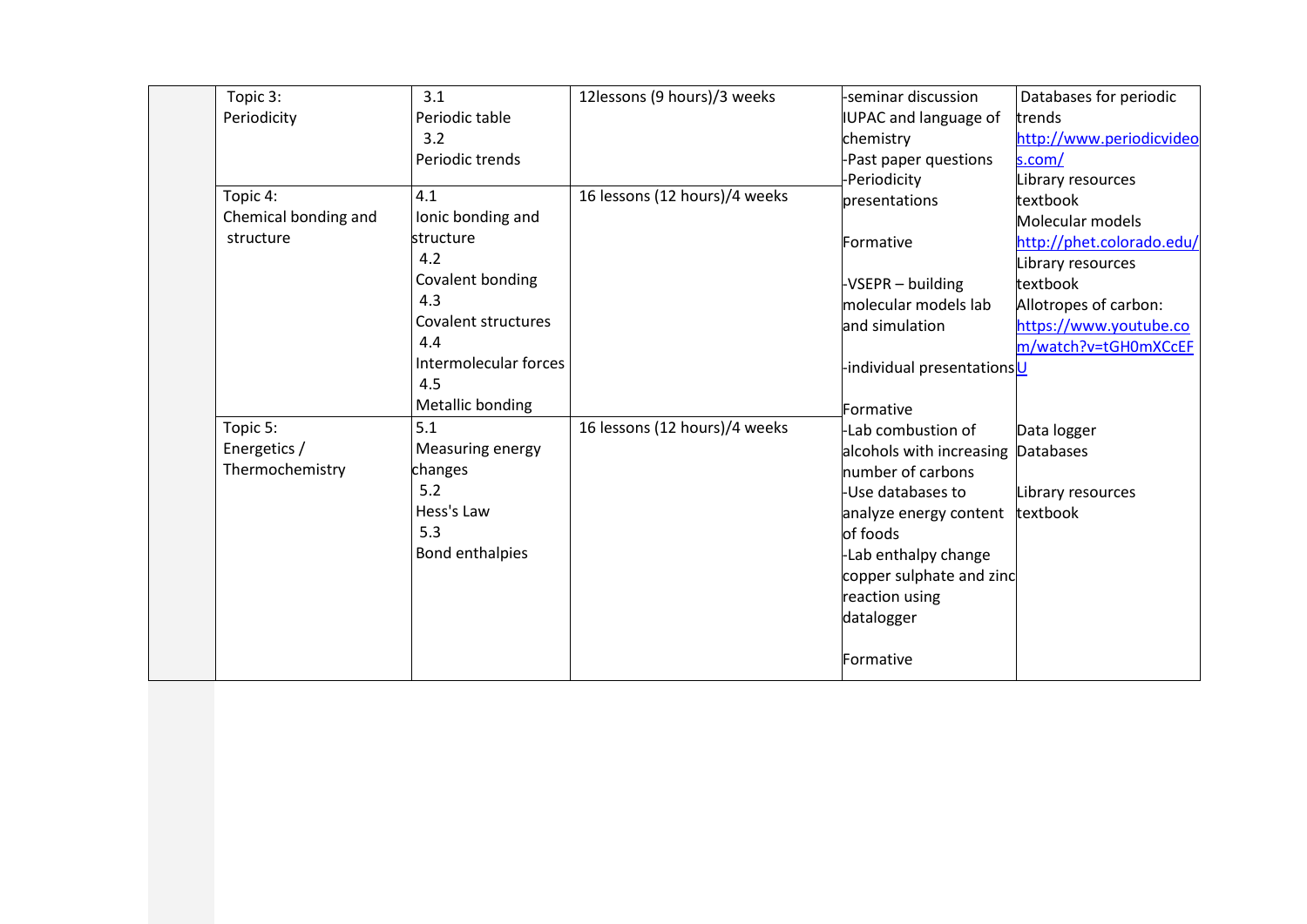| Topic 6:          | 6.1                  | 16 lessons (12 hours)/4 weeks | rate of reaction lab                           | Simulation molecular     |
|-------------------|----------------------|-------------------------------|------------------------------------------------|--------------------------|
| Chemical kinetics | Collision theory and |                               | change of concentration collision              |                          |
|                   | rates of reaction    |                               | and temperature                                | Simulation rate of       |
|                   |                      |                               | Debate moral ethical,                          | reaction                 |
|                   |                      |                               | social, economic and                           | http://www.chemcollecti  |
|                   |                      |                               | environmental                                  | ve.org/kinetics          |
|                   |                      |                               | consequences of ozone Lab material for rate of |                          |
|                   |                      |                               | depletion and its causes reaction              |                          |
|                   |                      |                               | Using topic 5 and 6                            | Data logger              |
|                   |                      |                               | past paper questions                           | http://ozonewatch.gsfc.n |
|                   |                      |                               | reflection and portfolio asa.gov               |                          |
|                   |                      |                               |                                                | Library resources        |
|                   | 7.1                  |                               | Formative                                      | textbook                 |
| Topic 7:          |                      | 16 lessons (12 hours)/4 weeks | -discussion haber                              |                          |
| Equilibrium       | Equilibrium          |                               | process revolutionized                         | Library resources        |
|                   |                      |                               | global food product, but textbook              |                          |
|                   |                      |                               | also large impact on                           |                          |
|                   |                      |                               | weaponry, should                               |                          |
|                   |                      |                               | scientiest be held                             |                          |
|                   |                      |                               | morally responsible for                        |                          |
|                   |                      |                               | the appllications                              |                          |
|                   |                      |                               | -past paper questions                          |                          |
|                   |                      |                               | Summative                                      |                          |
|                   |                      |                               | test topic 6-7                                 |                          |
|                   |                      |                               | Formative                                      |                          |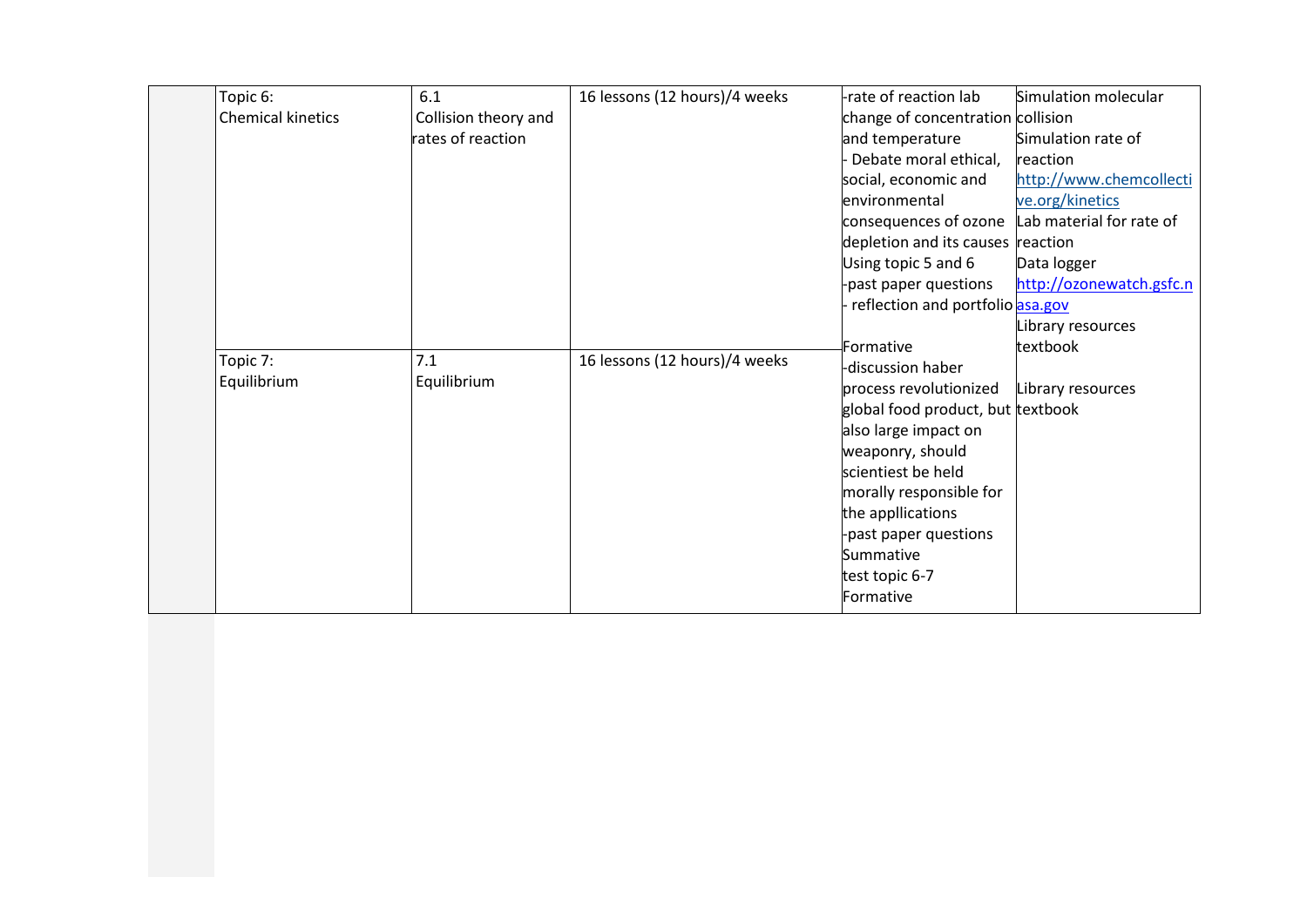|                   | Topic 8:<br>Theories of acids and bases Theories of acids and | 8.1<br>bases<br>8.2<br>Properties of acids<br>and bases<br>8.3<br>The pH scale<br>8.4 | 16 lessons (12 hours)/4 weeks | -titration simulation<br>acid/base dissociation<br>simulation<br>lab pH indicator<br>lab titration CaCO3 in<br>eggshells<br>-presentations acid<br>deposition                                                                                   | Lab materials<br>Titration simulation<br>Library resources<br>textbook                                                                 |
|-------------------|---------------------------------------------------------------|---------------------------------------------------------------------------------------|-------------------------------|-------------------------------------------------------------------------------------------------------------------------------------------------------------------------------------------------------------------------------------------------|----------------------------------------------------------------------------------------------------------------------------------------|
|                   |                                                               | Strong and weak<br>acids and bases<br>8.5<br>Acid deposition                          |                               | Summative<br>-Topic 8 test                                                                                                                                                                                                                      |                                                                                                                                        |
| Year <sub>2</sub> | Topic 9:<br>Redox processes                                   | 9.1<br>Oxidation and<br>reduction<br>9.2<br>Electrochemical cells                     | 20 lessons (15 hours)/5 weeks | Formative<br>metal/metal-ion half<br>cells<br>discussion using<br>oxidizing agents such as<br>chlorine can be used as<br>disinfectants but also a<br>concern due to harmful<br>byproducts<br>-past paper questions<br>Summative<br>Topic 9 test | Voltaic cell simulation<br>lab voltaic cell using two Lab materials voltaic cell,<br>redox titrations<br>Library resources<br>textbook |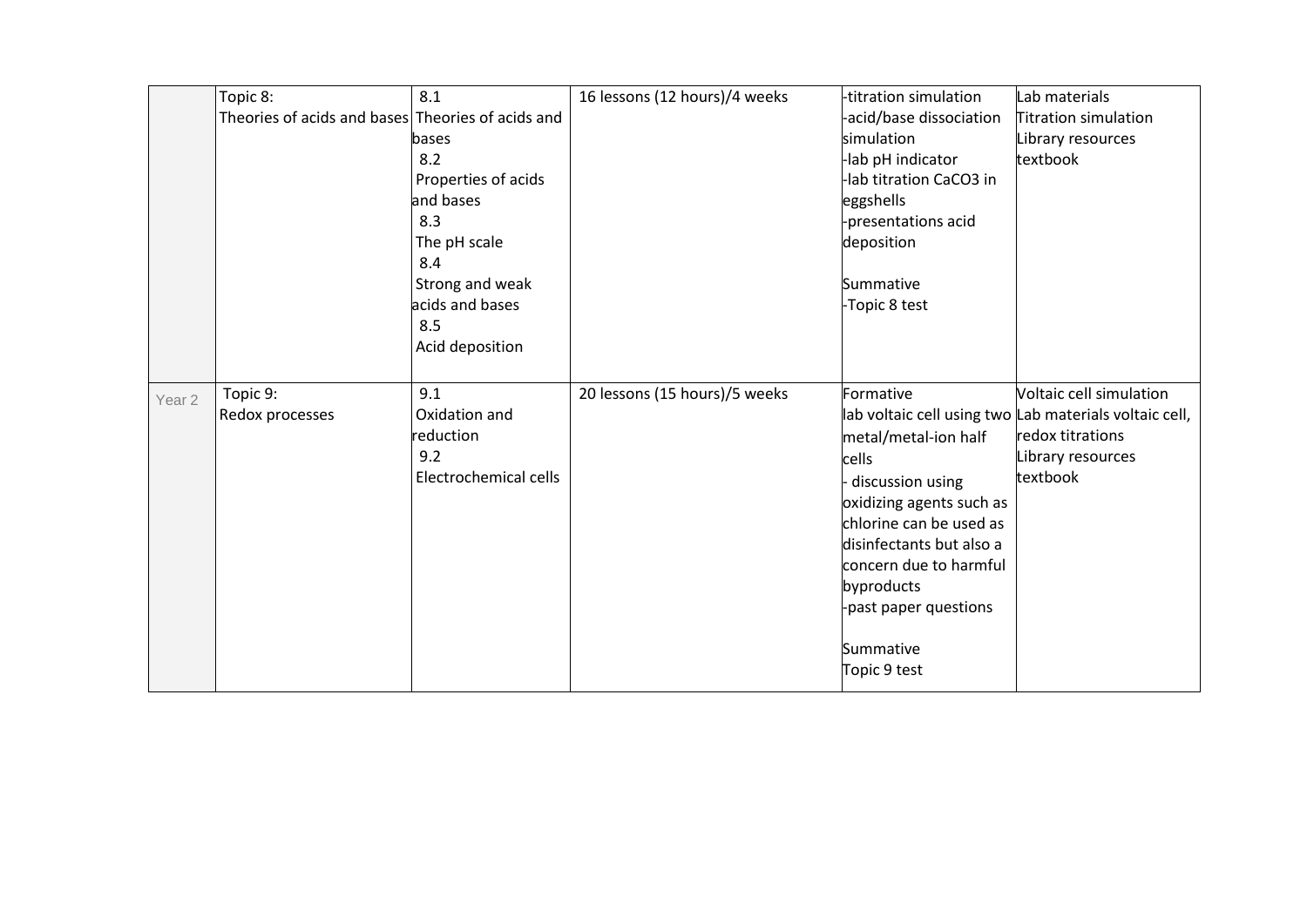| Topic 10:<br><b>Organic Chemistry</b>           | 10.1<br>Fundamentals of<br>organic chemistry<br>10.2<br>Functional group<br>chemistry                                                                                   | 24 lessons (18 hours)/6 weeks | Formative<br>-molecular models lab<br>and simulation<br>-past paper questions                 | Molecular models<br>Simulation organic<br>compounds<br>Databases organic<br>compounds<br>Library resources<br>textbook |
|-------------------------------------------------|-------------------------------------------------------------------------------------------------------------------------------------------------------------------------|-------------------------------|-----------------------------------------------------------------------------------------------|------------------------------------------------------------------------------------------------------------------------|
| Topic 11:<br>Measurement and Data<br>Processing | 11.1<br>Uncertainties and<br>errors in<br>measurement and<br>results<br>11.2<br>Graphical techniques<br>11.3<br>Spectroscopic<br>identification of<br>organic compounds | 20 lessons (15 hours)/5 weeks | Formative<br>-standard curve lab data textbook<br>analysis<br>-Topic 1.2 Lab data<br>analysis | Lab materials<br>Library resources                                                                                     |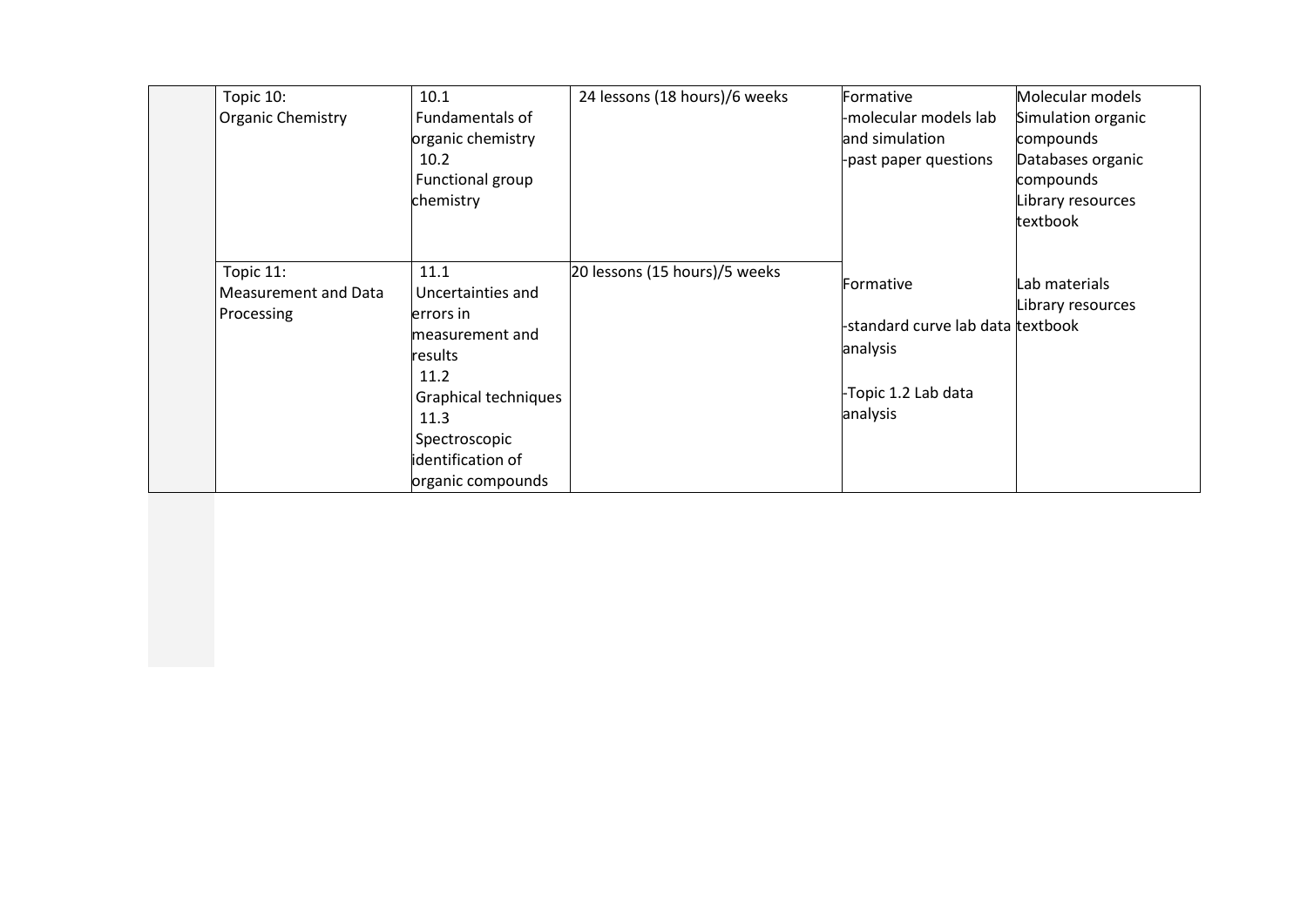| Option B     | B.1                  | 28 lessons (21 hours)/ 7 weeks | Formative                | Lab materials          |
|--------------|----------------------|--------------------------------|--------------------------|------------------------|
| Biochemistry | Introduction to      |                                | <b>Group presentaion</b> | <b>Databases</b>       |
|              | biochemistry         |                                | -Lab chromatography      | Graphing software      |
|              | B.2                  |                                |                          | Enzymes:               |
|              | Proteins and enzymes |                                | Summative                | https://www.youtube.co |
|              | B.3                  |                                | Paper 3                  | m/watch?v=NdMVRL4oa    |
|              | Lipids               |                                |                          | <u>Uo</u>              |
|              | B.4                  |                                |                          | Library resources      |
|              | Carbohydrates        |                                |                          | textbook               |
|              | B.5                  |                                |                          |                        |
|              | Vitamins             |                                |                          |                        |
|              | <b>B.6</b>           |                                |                          |                        |
|              | Biochemistry and the |                                |                          |                        |
|              | environment          |                                |                          |                        |
|              |                      |                                |                          |                        |
|              |                      |                                |                          |                        |
|              |                      |                                |                          |                        |
|              |                      |                                |                          |                        |

### **2. The group 4 project**

As the IB guides say, "The group 4 project is a collaborative activity where students from different group 4 subjects work together on a scientific or technological topic, allowing for concepts and perceptions from across the disciplines to be shared in line with aim 10—that is, to 'encourage an understanding of the relationships between scientific disciplines and the overarching nature of the scientific method.'" Describe how you will organize this activity. Indicate the timeline and subjects involved, if applicable.

The Group 4 project is performed collaboratively between IB Biology, IB Chemistry and IB Physics. Each group of learners will consist of a mixture of disciplines of Biology, Chemistry, and Physics. All of the teachers involved work together to determine with the learners an appropriate topic that can be examined within their disciplines. Teachers then determine the groups and the learners work to create and present an original research project. This project begins in the middle of the second semester during the 1st year. Learners have 10 classes to work on the project and 4 classes of presentations at the end of the semester.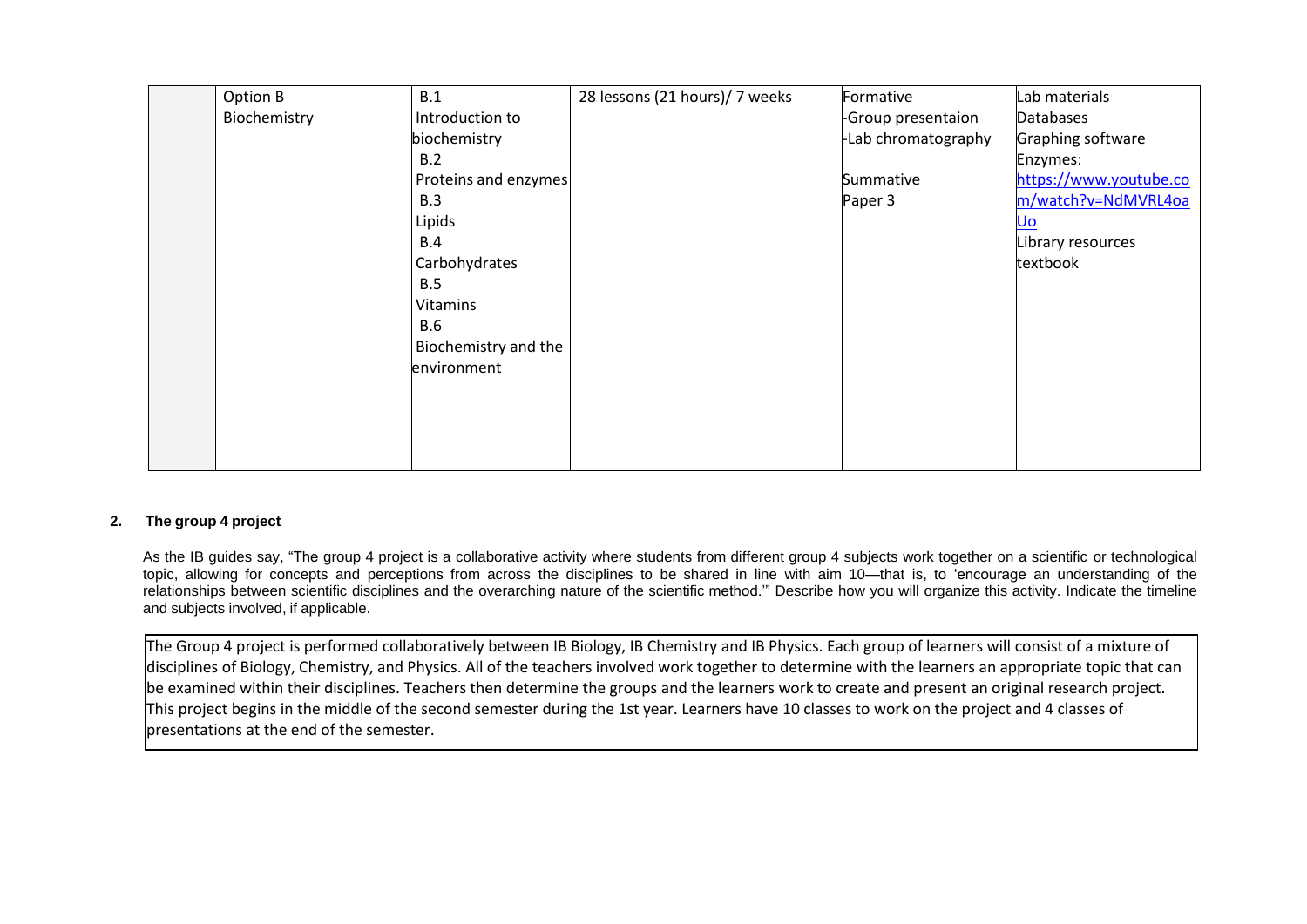### **3. IB practical work and the internal assessment requirement to be completed during the course**

As you know, students should undergo practical work related to the syllabus.

- Physics, chemistry and biology: 40 hours (at standard level) or 60 hours (at higher level)
- Computer science: 40 hours (at standard level) or 40 hours (at higher level)
- Design technology: 60 hours (at standard level) or 96 hours (at higher level)
- Sport, exercise and health science: 40 hours (at standard level) or 60 hours (at higher level)

Use the table below to indicate the name of the experiment you would propose for the different topics in the syllabus.

An example is given. Add as many rows as necessary.

| Name of the topic                      | <b>Experiment</b>                                                                                                                                         | Any ICT used?                                         |
|----------------------------------------|-----------------------------------------------------------------------------------------------------------------------------------------------------------|-------------------------------------------------------|
|                                        |                                                                                                                                                           | Remember you must use all five within your programme. |
| Acids and bases                        | Titration                                                                                                                                                 | <b>Yes</b>                                            |
| Topic 1 stoichiometric relationships   | Mandatory Lab - Empirical formula of MgO<br>Obtaining/use of experimental data for deriving<br>empirical formula from reactions involving mass<br>changes | <b>Nes The Vernier interfaces and sensors</b>         |
| Topic 4 Chemical bonding and structure | Molecular models and simulation<br>Use both simulation and molecular models to<br>Understand shapes of covalent compounds                                 | Yes                                                   |
| Topic 5 Energetics / Thermochemistry   | Enthalpy of combustion of different alcohols<br>(ethanol, propanol, butanol)                                                                              | Yes                                                   |
| Topic 5 Energetics / Thermochemistry   | Mandatory Lab - Investigating the enthalpy<br>change of a reaction using calorimetric method<br>(copper sulphate and zinc reaction)                       | Yes                                                   |
| Topic 6 Chemical kinetics              | Mandatory Lab - Inversitgating rate by changing<br>concentration of reactant and temperature<br>(sodium thiosulfate and hydrochloric acid                 | Yes                                                   |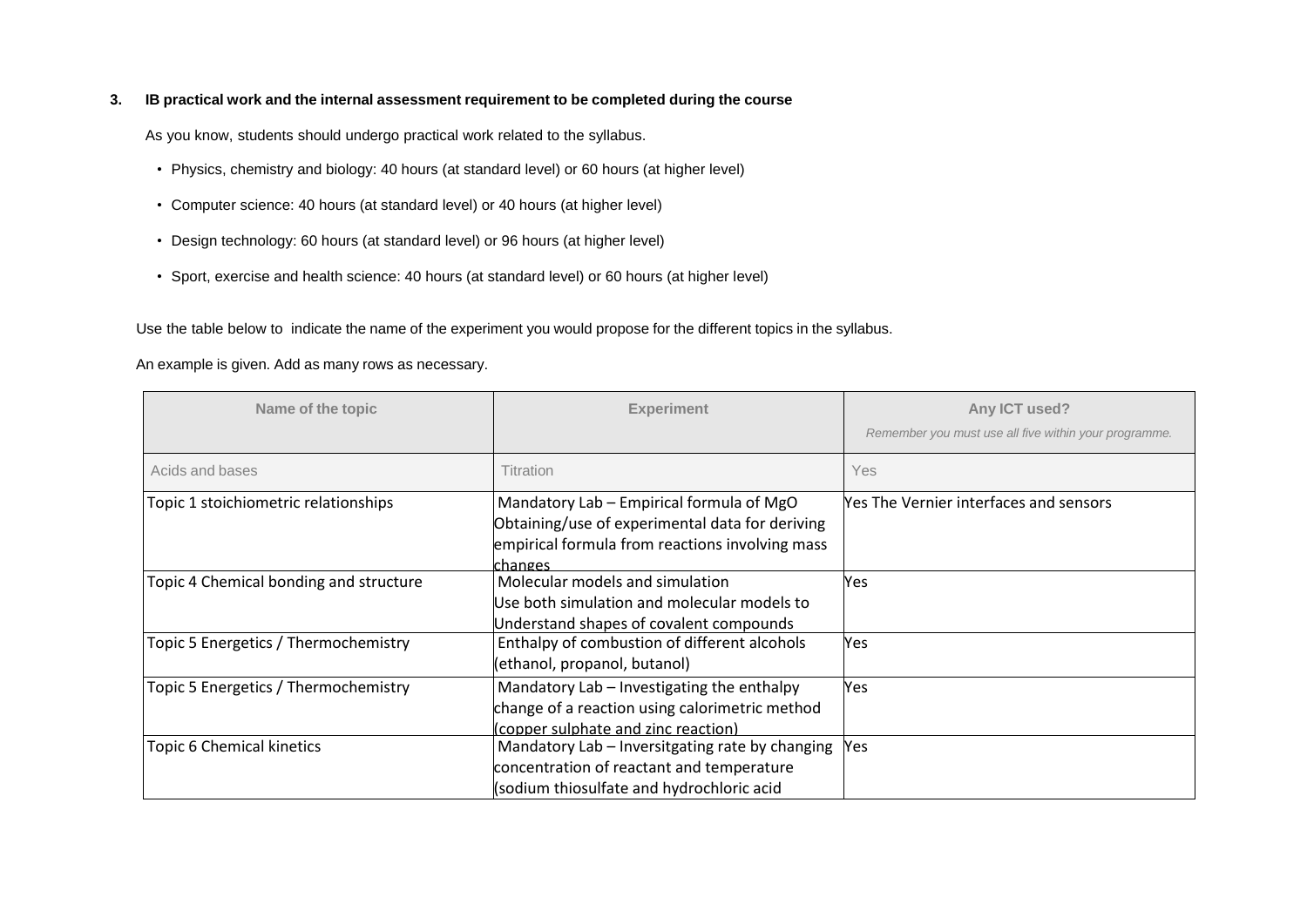| Topic 7 Equilibrium          | Examining the effect of temperature on<br>equilibrium                                                                                                                                               | <b>No</b> |
|------------------------------|-----------------------------------------------------------------------------------------------------------------------------------------------------------------------------------------------------|-----------|
| Topic 8 Acids and bases      | Recognizing Acids and Bases with Natural<br>indicators                                                                                                                                              | No        |
| Topic 8 Acids and bases      | Mandatory Lab - Titration of Calcium carbonate<br>in eggshells<br>Acid-base titration with different indicators. Use<br>of pH meter and universial indicator                                        | Yes       |
| Topic 9 Redox processes      | Invesitigating electrolysis of molten salt<br>simulation                                                                                                                                            | Yes       |
| Topic 9 Redox processes      | Mandatory Lab - Voltaic Cell<br>Experiment involving typical voltaic cell using two<br>metal/metal ion half cells                                                                                   | Yes       |
| Topic 10 Organic Chemistry   | Mandatory Lab - Molecular Models of organic<br>compounds and virtual lab<br>Computer generated molecular graphic<br>programmes and use of molecular models to<br>generate various organic compounds | Yes       |
| <b>Option B Biochemistry</b> | Separation of photosynthetic pigments by<br>Thin Layer Chromatography                                                                                                                               | No        |

# **4. Laboratory facilities**

Describe the laboratory and indicate whether it is presently equipped to facilitate the practical work that you have indicated in the chart above. If it is not, indicate the timeline to achieve this objective and describe the safety measures that are applicable.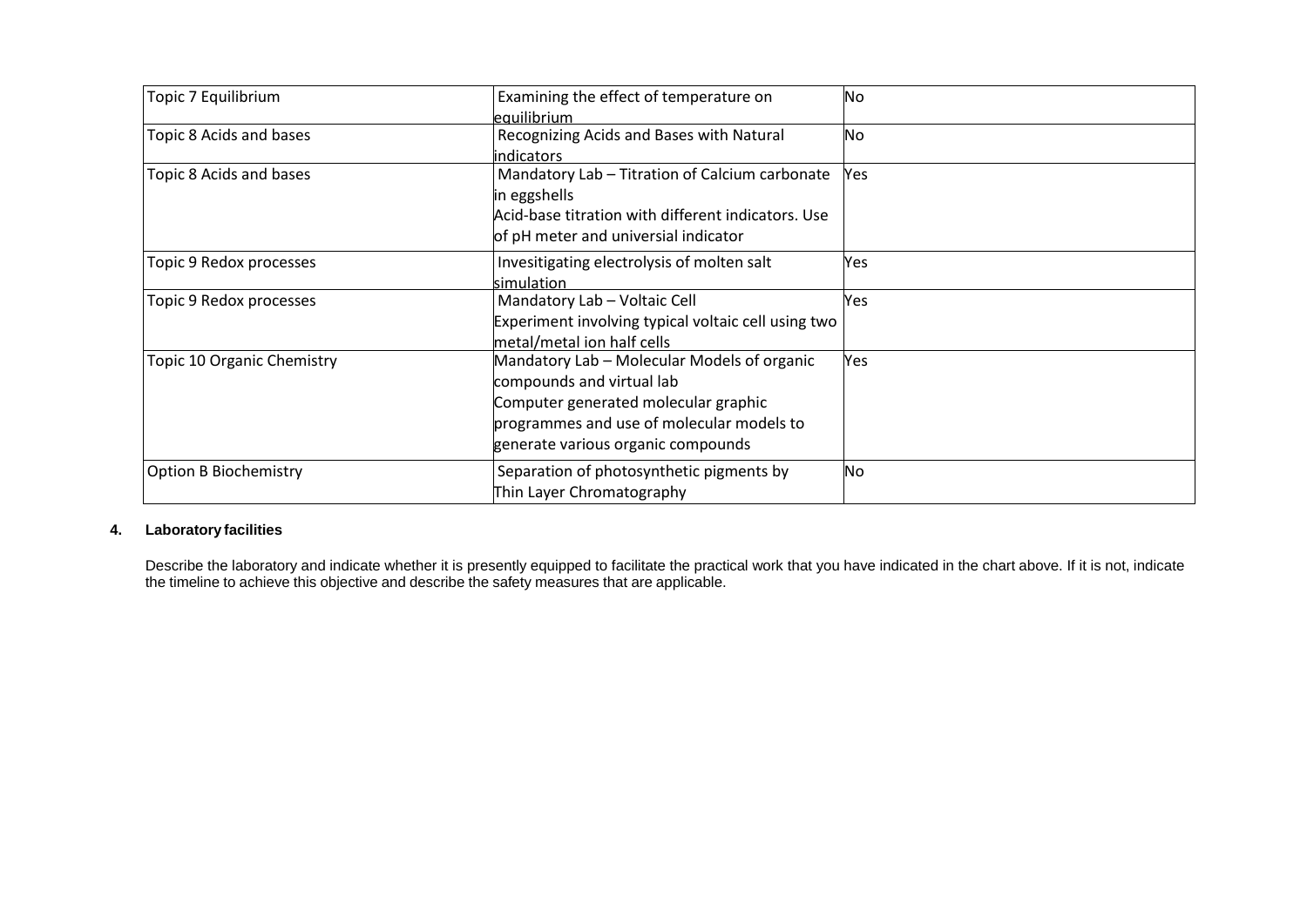Teachers are fully qualified to follow all safety procedures when undertaking practical work and safety rules are prominently displayed on laboratory walls. Students are required to wear protective clothing which includes protective gloves, splash resistant spectacles or protective shields. Appropriate fire extinguisher is accessible in the laboratory as well as fire blankets, first aid kit and emergency shower and eyewash station too. We do not use bottled gas supply, we use main gas and an independent switch for gas that shuts off all supplies is available at the teacher´s desk and an independent switch for electricity that shuts off all supplies is available at the corridor right next to the lab in the fuse box. We have a separate room for our laboratory supplies. All chemicals and other dangerous equipment are stored in a lockable, ventilated room where students are not allowed without teacher´s presence. All chemical containers are labelled with the name of the chemical and with the hazard warning. The school (chemistry department) maintain an inventory of all the laboratory chemicals. In this extra room glass materials, devices to be used in experiments, and safety materials are available too. We have bought a fume hood in the laboratory. This massive change of equipment of the laboratory must be approved by The Monuments Board of The Slovak Republic because of the specific character of our school building. All chemicals are properly disposed of according to local legal requirements and consideration for the environment.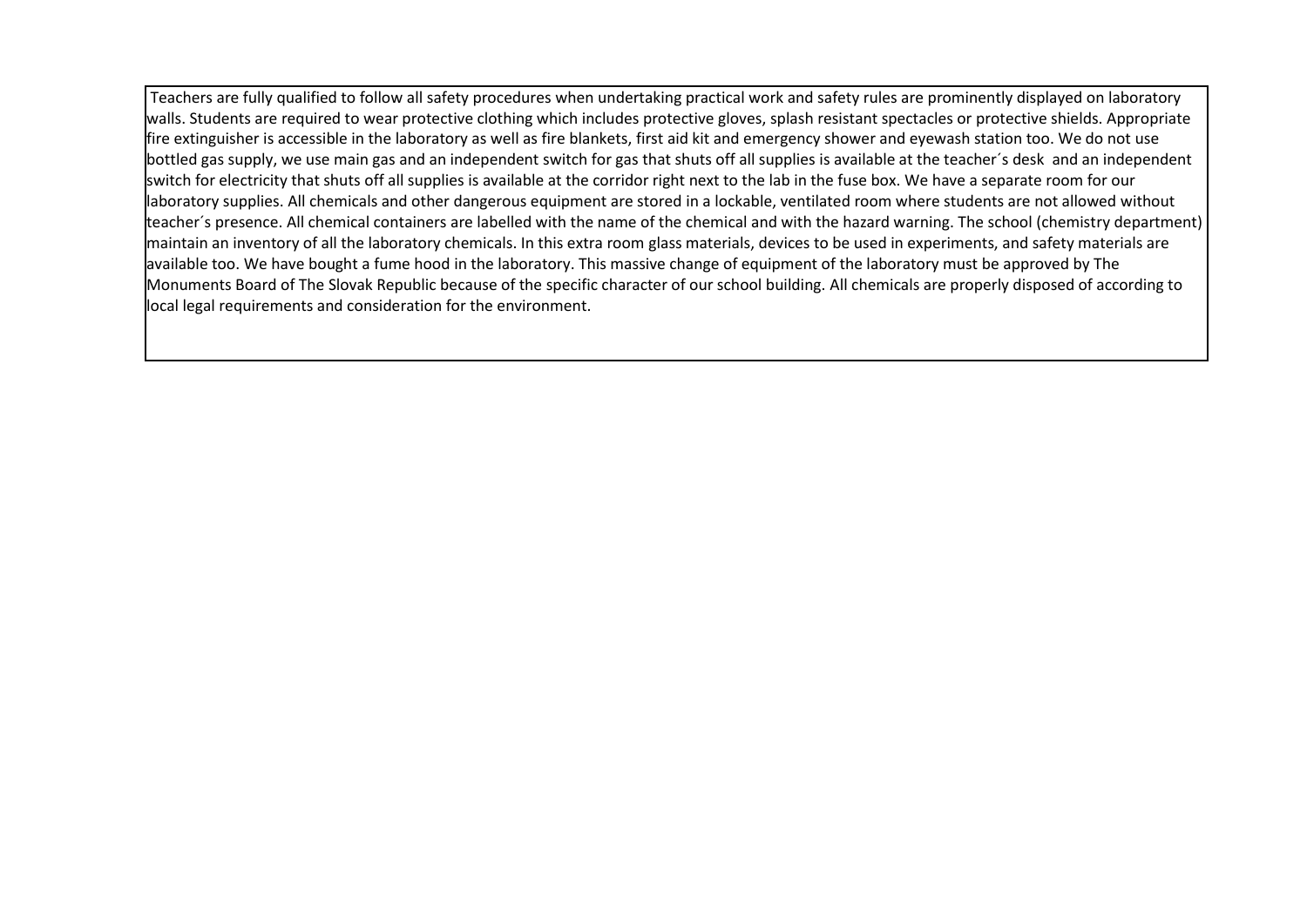#### **5. Other resources**

Indicate what other resources the school has to support the implementation of the subject and what plans there are to improve them, if needed.

The library has resources and reference materials which continually get updated Hodder Education **INTERNAL ASSESSMENT FOR CHEMISTRY Skills for success** Christopher Talbot Cambridge University Press **CHEMISTRY FOR THE IB DIPLOMA Exam Preparation Guide** Steve Oven, Chris Martin Oxford IB Diploma Programme **CHEMISTRY with online resource access card** [https://questionbank.](https://questionbank/)ibo.org/ [https://resources.i](https://resources/)bo.org/home <http://www.rsc.org/learn-chemistry> <http://chemcollective.org/home> <http://www.bozemanscience.com/ap-chemistry>

#### **6. Links to TOK**

You are expected to explore links between the topics of your subject and TOK. As an example of how you would do this, choose one topic from your course outline that would allow your students to make links with TOK. Describe how you would plan the lesson.

| <b>Topic</b> | Link with TOK (including description of lesson plan)                                                                          |
|--------------|-------------------------------------------------------------------------------------------------------------------------------|
| Topic 3      | What role did inductive and deductive reasoning play in the development of the periodic table? What role does                 |
|              | inductive and deductive reasoning have in science in general?                                                                 |
|              | Students will be told to find in the periodic table selected elements: Li, Na, Be, Mg, O, S, F, Cl. They will find the atomic |
|              | number, atomic mass, the will write electron configurations, compare values and think about in which group and which          |
|              | period are these elements and why.                                                                                            |

#### **7. Approaches to learning**

Every IB course should contribute to the development of students' approaches to learning skills. As an example of how you would do this, choose one topic from your outline that would allow your students to specifically develop one or more of these skill categories (thinking, communication, social, self-management or research).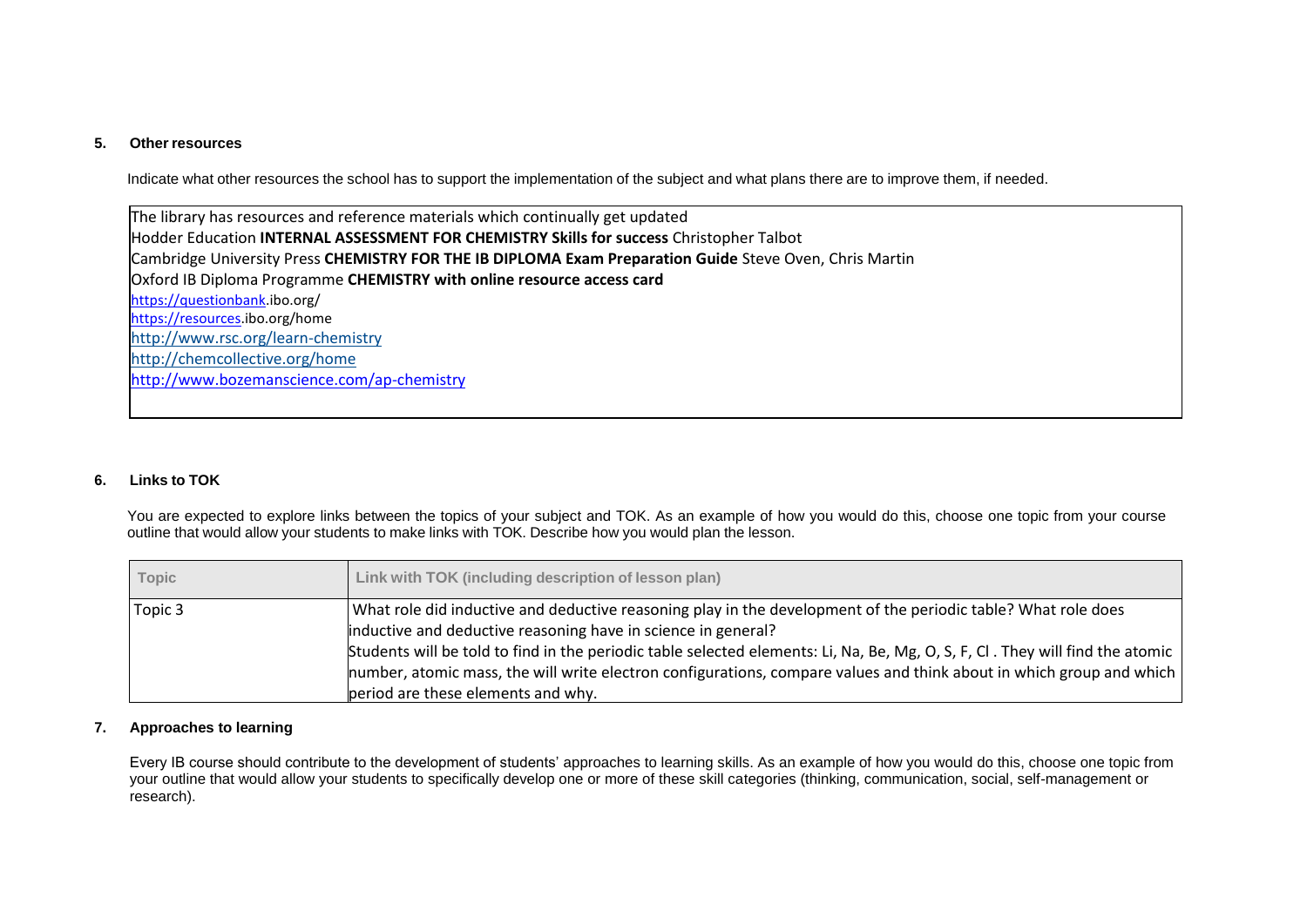| <b>Topic</b>                     | Contribution to the development of students' approaches to learning skills (including one or more skill category)                                                                                                                                                                                                                                                                                                                                                                                                                                                                                                                                                                                                                                                                                                                                                                                                                                                                                                                                                             |
|----------------------------------|-------------------------------------------------------------------------------------------------------------------------------------------------------------------------------------------------------------------------------------------------------------------------------------------------------------------------------------------------------------------------------------------------------------------------------------------------------------------------------------------------------------------------------------------------------------------------------------------------------------------------------------------------------------------------------------------------------------------------------------------------------------------------------------------------------------------------------------------------------------------------------------------------------------------------------------------------------------------------------------------------------------------------------------------------------------------------------|
| Topic 7<br>Some of Topic 3 and 4 | Students take ownership of their own learning. Where they collaboratively problem solve, research and discuss the<br>question above. Students will be given a research paper about chlorine gas and resources such as the Haber process, as<br>well as just a general statement about Haber's Nobel prize in 1918 and his contributions to weaponry during the world<br>war. Students will prepare for their discussion by organizing their thinking and researching background information<br>related to the topic.<br>This type of lesson will develop many of the student's approaches to learning as they develop their communication and<br>social skills during the discussion through talking, note taking, balancing and team working; their self-management skills<br>during preperation as well as when they lead their own discussion and reflect/self-ass; reasearch skills as they develop<br>their topic and build deeper; and thinking skills as they continue the process of building on their main goal and making<br>their discussion and thinking visible. |

## **8. International mindedness**

Every IB course should contribute to the development of international-mindedness in students. As an example of how you would do this, choose one topic from your outline that would allow your students to analyse it from different cultural perspectives. Briefly explain the reason for your choice and what resources you will use to achieve this goal.

| Topic   | Contribution to the development of international mindedness (including resources you will use)                                                                       |
|---------|----------------------------------------------------------------------------------------------------------------------------------------------------------------------|
| Topic 2 | Isotope enrichment uses physical properties to separate isotopes of uranium, and is employed<br>in many countries as part of nuclear energy and weaponry programmes. |

# **9. Development of the IB learner profile**